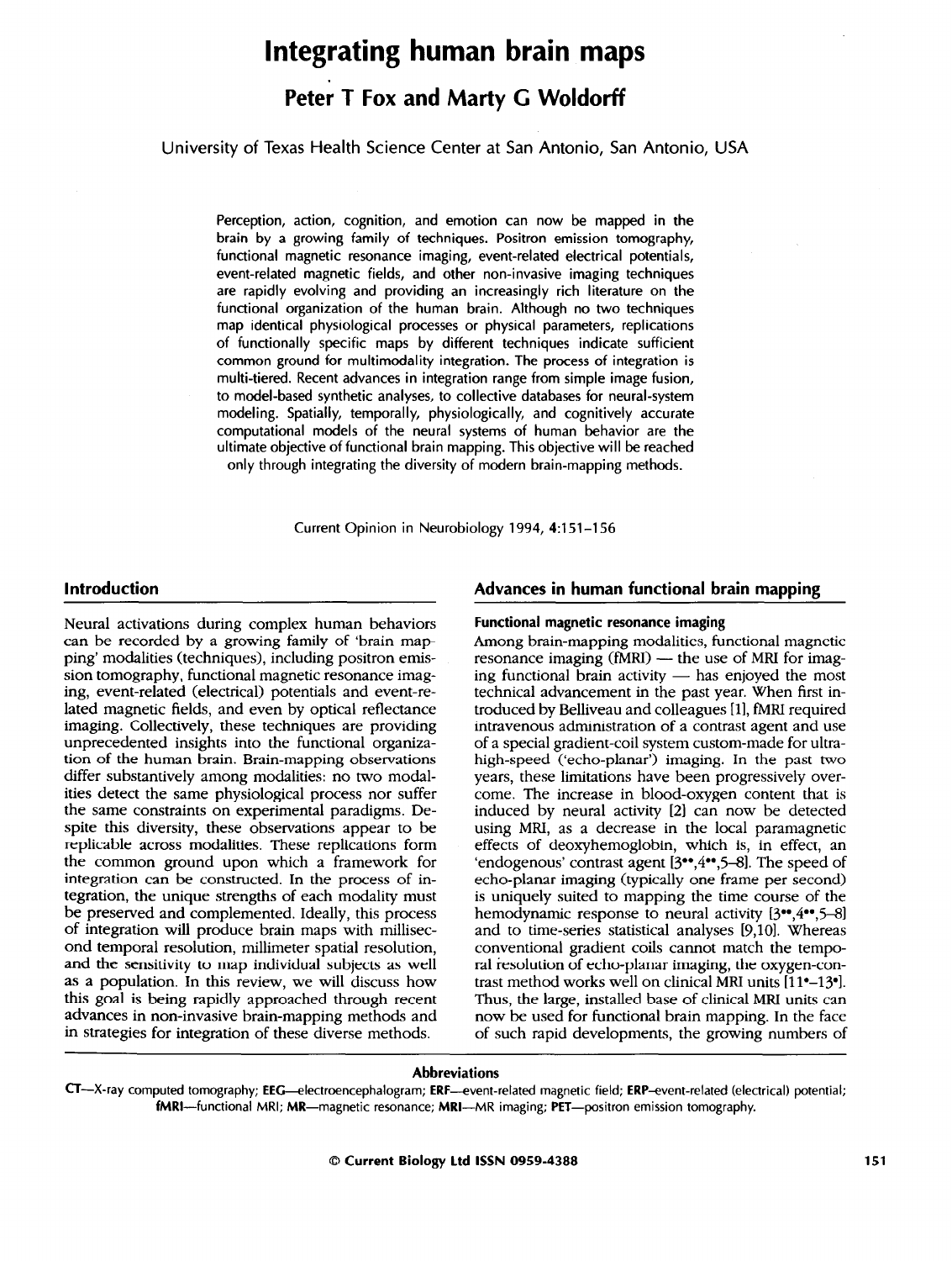fMRI brain-mapping reports should present no surprise  $[3^{\bullet\bullet}, 4^{\bullet\bullet}, 5{\text{\textendash}}-10, 11^{\bullet} {\text{\textendash}}-13^{\bullet}, 14{\text{\textendash}}-16].$ 

#### **Positron emission tomography**

Positron emission tomography (PET), although not currently evolving at the same rate as fMRI, remains a mainstream method for functional brain mapping 117-301. Modern PET cameras sample the entire brain, an important advantage over current fMRI. An important 'new' direction is single-subject mapping and the study of individual variations in the functional map. Lower-order cortical areas (primary visual cortex, primary sensorimotor cortex, *et cetera)* are readily detected with PET and have been mapped in individuals for several years. Signal-to-noise limitations in higherorder areas were the original impetus for the development of intersubject averaging [31]. Intrasubject image averaging [32,3Yl and the development of volumetric acquisition have improved signal-to-noise sufficiently for mapping of higher-order cortical areas in single subjects. Single-subject functional maps, in turn, can be co-registered with a subject's anatomical images, creating an integrated map of structure and function  $[26,33$ <sup>.</sup>].

#### **Event-related potentials**

Event-related potential (ERP) research has typically capitalized on its millisecond temporal resolution, and has focused on issues relating to timing and sequence. (For a review of recent ERP research, see  $[34^{\circ}]$ .) A dramatic series of technical and algorithmic developments, however, are rapidly improving its potential for spatial localization. Recording channels have increased from 4-12 simultaneous sites 10 years ago to as many as I28 today, a dividend of recent advances in computer technology. Advanced analytic algorithms capitalize on this high sampling density, to markedly improve source localization  $[35-39, 40 \bullet 41]$ . Fusion of ERPs with anatomical images provides both neuroanatomical correlation and constraints for sourcelocalization algorithms [40\*\*,42,43\*,44\*,45,46]. Neuralsystems ERP mapping, combining millisecond timing and subcentimeter spatial localization, are now being reported [47\*,48-50].

#### **Event-related magnetic fields**

Event-related magnetic fields (ERFs) also are in the midst of rapid evolution. (For a review of recent ERF research, see  $[34^{\circ}]$ .) As with ERPs, the number of recording channels has increased dramatically from only one or two 10 years ago, to as many as 61 independent recording sites today [51]. Source analysis algorithms have improved dramatically, sharing much with ERP algorithms [51,52\*,53-571. As with ERPs, ERFs require modeling to compute spatial location of active sites. Fusion with an anatomical image (e.g. MRI) allows correlation to neural structure and constraints for source localization. A 'limitation' of ERFs — selective sensitivity to sulcal sources — and the lesser distortion of ERFs by the skull combine to give ERFs an advantage over ERPs for source localization (of sulcal sources) [53,55]. For this reason, high-resolution spatial mapping has generally been more successful and more widely reported with ERFs 158,59,60\*,61-63,64',65,66'1.

# **Merging maps within subjects**

#### **Image fusion**

**The** complementarity of imaging modalities makes within-subject integration of brain maps scientifically and clinically appealing. Simple fusion (co-registration) of tomographic modalities (e.g. PET and MRI) is relatively straightforward. The fusion of activation maps with three-dimensional renderings of brain anatomy is still more useful. Merging of group-mean PET images with atlas illustrations or with group-mean MRI images has been done for several years. More recently, Watson and colleagues [33<sup>•</sup>] co-registered PET functionalactivation maps of a visual-motion-detection area with MRI-derived renderings of the cortical surface in twelve subjects. These integrated maps illustrate the variability of the cortical folding patterns and the degree to which they can predict functional location. Although graphically very appealing, the shortcoming of such fusions is their inability to quantify the variability they so elegantly illustrate. Without some means of anatomical quantification, within-subject mergers of functional and structural maps remain essentially pictorial.

Fusion of surface detection methods (e.g. ERP and ERF) with volumetrically true techniques (e.g. MRI, PET and CT: X-ray computed tomography) is far more challenging than mergers of two tomographic modalities. The problem becomes tractable only through modeling. Strategies for fusing ERP or ERF with MRI have taken two forms. One is the projection of surface distributions onto the underlying brain, typically 'sharpened' by a signal-processing techniques, such as ERP current source density analysis [36,38,39,41,67]. This approach can give coarse localization information concerning activity from superficial sources, but the accuracy and validity, especially for more complex distributions, is rather limited. The second approach is inverse modeling, that is, estimating the locations and strengths of the neural sources from the ERP or ERF waves. As the 'inverse problem' is under determined, a solution requires both a model and simplifying assumptions [37,40<sup>\*\*</sup>,53,55,56,68]. For simple neural activations, such as some of the early stages of cortical sensory processing, a single-source model can be a reasonable assumption and can provide a good fit of the scalp recorded data. This is especially true for ERF recordings, due to their more selective sensitivity (i.e. being sensitive to sulcal sources only)  $[58,60^{\circ},61,62,64^{\circ},65]$ . Results from PET and fMRI studies suggest strongly, however, that higher stages of processing require multiple, spatially distributed activation sites. Inverse modeling of multiple dipoles is very susceptible to errors in initial assumptions [37,40<sup>\*\*</sup>,53,55]. An underestimate, for example, of the number of contributing dipoles is likely to cause mislocalization of the remaining dipoles, sometimes to a considerable degree. Successful solutions to this complex problem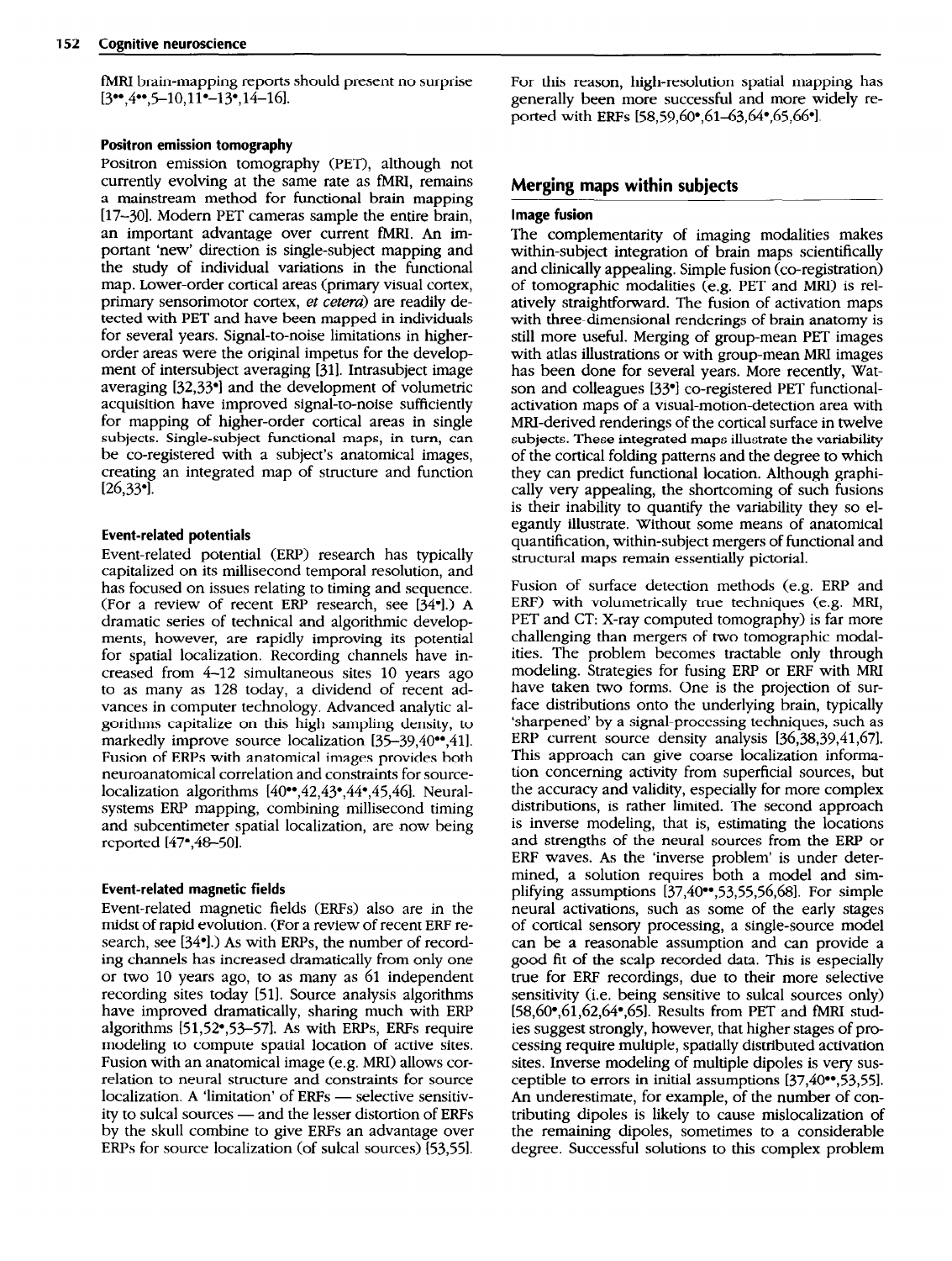will probably incorporate two strategies: behavioral paradigms and difference-wave analyses that simplify the source distributions, and incorporating constraints from other methodologies.

# **Model-based data synthesis by means of cross-methodological constraints**

**b emerging,** highly sophisticated strategy for integrating brain-mapping modalities is mutually constrained data reduction. One example of this approach is to use CT and/or MR images to obtain information on actual head (and brain) shape to improve the accuracy of the 'forward solution' used in estimating the ERP and ERF scalp distribution that a set of model sources would produce [36,44<sup>°</sup>,45]. An approach with even greater potential, however, is to also incorporate prior knowledge to constrain the inverse calculations [40\*\*,46,55,56,681. ERP and ERF activity is generated by cortical current dipoles oriented perpendicular to the cortical surface [40\*\*,551. Extracting the cortical surfaces from MRI, therefore, can constrain the localization modeling for ERPs and ERFs. The complementarity of ERFs, which only detect sulcal activity, and ERPs, which have greater sensitivity to gyral sources, makes a mutually constrained analysis considerably more powerful than either alone [37,40\*\*,53,69]. Finally, focal activations in a PET or fMRI study can be assumed as probable source generators, thereby constraining the inverse problem. An implicit but pivotal assumption of mutually constrained activation experiments is comparability of behavioral paradigms and neural activation patterns.

An excellent example of the above constraint-driven approach was developed by Dale and Sereno  $[40\bullet]$ . In their study, the cortical surface is first extracted from MR images and then tesselated (i.e. divided up) into small polygons. A dipole is associated with each of these small polygons, oriented normal to its surface. These potential dipoles are scanned in a probabilistic way to estimate their contributions to the recorded ERP and/or ERF activity. Their framework can be applied to either ERP or ERF data - or even better, to recordings of both from the same subject  $-$  and uses all the time points in the ERP/ERF waveforms for additional information and constraints. In addition, the probablistic calculations can be biased by a *priori* information from PET or fMRI activation studies. This approach - although difficult to implement and perhaps tending to overemphasize focal sources (relative to distributed ones) - holds great promise as a model strategy for integration of brain-mapping modalities.

# **Integrating maps among subjects**

**The** long-tern goal of human-brain mapping is the creation of physiologically and anatomically accurate spatial and temporal models of the neural systems underlying human behavior. To accommodate the multiplicity of neural systems, as well as population variables (such as gender, handedness, and native language),

multiple models will be needed. Population models derived from brain images will necessarily be composites, formed from groups of subjects. Integration of images from different subjects is predicated on anatomical normalization. Anatomical normalization, in turn, is predicated upon the use of one or more standard 'anatomical spaces', within which data can be integrated.

# **Anatomical normalization**

Formalization of brain anatomy into a mathematically well-defined space for intersubject integration of functional and structural maps is a problem with no easy solution. Normalization of the entire brain necessitates the use of a three-dimensional, anatomical space. To date, no algorithm for normalization of the entire brain has achieved a unique correspondence between spatial coordinates and traditionally defined anatomical structures. 'Morphing' algorithms, however, are steadily improving 170,711. A very recent development, the 'convex hull' algorithm 1701, promises to be a particularly powerful technique for spatial normalization.

Normalization based on specific structures is an alternative to normalization of the entire brain. Intersubject registration to a specific sulcus or nucleus provides a local refinement of whole-brain morphing. Extraction and normalization of the cortical surface is another frequently encountered example. Flattening the cortical surface into a rectilinear, two-dimensional array is one alternative 1721. 'Relaxing' the cortex into lisencepahaly [40\*\*] may provide an ontogenetically and phylogenetically more primitive anatomical model, within which intersubject integration can be accomplished. Whichever algorithm ultimately emerges as the standard, integration of brain maps among subjects will necessarily rely on some sort of anatomical normalization. The development and validation of these tools remains pivotal for intersubject and interlaboratory comparisons and for the integration of brain maps and models.

### **Intergroup statistical parametric mapping (population analysis of image data)**

**An** emerging application of anatomical normalization is group-mean mapping of abnormal affective and cognitive states. For example, Drevets and colleagues 1731 created a functional map of 'depression', in the form of a pixel-by-pixel comparison of a composite image of depressed patients with a composite image of normal controls. Population analyses using composite images rely heavily upon precise anatomical normalization (see above). The similarities between Drevets' map of unipolar depression and Pardo's map of selfinduced dysphoria 1741, however, speak eloquently for the power of these techniques.

# **Databases, metanalysis, and system models**

Registration of brain maps to a standard and, thereby, to one another is a basis for databases of brainmapping research. Properly designed, databases are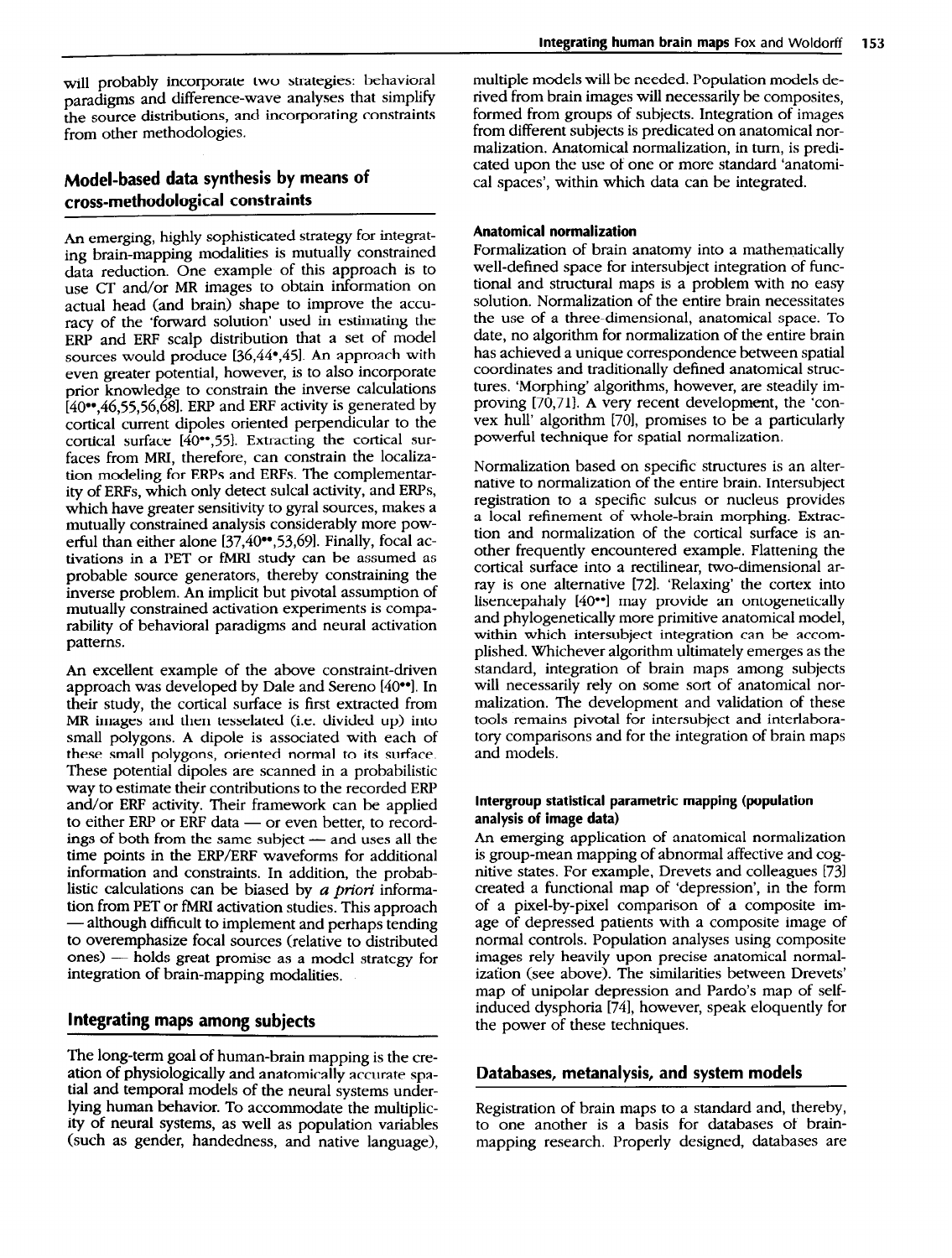tools for metanalysis and vehicles for comparing and integrating maps among laboratories, among imaging modalities, and among populations. Fox and colleagues [751 have developed BrainMap, a database for comparing functional maps derived from human brainimaging studies. BrainMap facilitates accurate interpretation of existing activation research through detailed experimental and behavioral coding and rapid visualization of activation maps. Given the breadth of the field, neuroscience will require a large number of databases targeting specific research methods and bodies of knowledge.

Modeling the neural systems of cognition from brainimaging studies will be the next great challenge. Giving rapid access to the cumulative knowledge of the field, databases should be a powerful resource. Spatial and temporal models are needed to express the neural activation patterns associated with specific behaviors. Friston *et al.* [76,77] have been very active in exploring the use of correlational analysis to establish functional connectivity from PET data. Path analysis is a less direct approach for obtaining similar information 1781. Event-related co-variances may also be a powerful tool for charting the flow of neural activation during information processing [791. Despite these advances, the most appropriate conceptual framework remains to be established within which the computations performed by the neural systems (measured using brain-imaging studies) can be modeled mathematically 1801.

## **Conclusions**

Mapping the neural systems of human cognition is proceeding rapidly. New imaging modalities are providing previously unimaginable access to the neural substrates of human behavior. Maps of neural systems require integration within single subjects, between subjects, between populations, and between modalities. Integration is logistically and mathematically complex, but strategies for such integration are being developed and tested. The collective observations of the human brain-mapping community are becoming so numerous and complex that community databases are being created to organize these observations. Shared databases are proving powerful tools for synthesis and metanalysis. Neural systems models, however, need to be developed to capture the richness of the observations of this field.

# **Acknowledgements 15.**

This work was supported by a grant from the EJLB Foundation.

## **References and recommended reading**

Papers of particular interest, published within the annual period of **review, have been highlighted as:** 

- **. of special interest**
- **. . of outstanding interest**
- 1. **BELLIVEAU JW, KENNEDY DN, MCKINSTRY RC, BUCHBINDER BR,** WEISSKOPH RM, COHEN MS, VEVEA JM, BRADY TJ, ROSEN BR:

Functional Mapping of Human Visual Cortex by Magnetic Res onance Imaging. Science 1991, 254:716-719.

- **2.**  FOX PT, RAICHLE ME, MINTUN MA, DENCE C: Nonoxidative Glu**cose** Consumption During Focal Physiological Neural Activity. *Science* 1988, 241:462-464.
- **KWONG KK, BELLIVEAU JW, CHESLER DA, GOLDBERG IE, WEISKOFF . . RM, PONCELET BP, KENNEDY DN, HOPPEL** BE, **COHEN MS, TURNER R, ET** *AL.:* Dynamic Magnetic Resonance Imaging of Human Brain Activity During Primary Sensory Stimulation. Proc NatI Acad *Sci USA* **1992, 89:567>5697.**

See [4<sup>\*\*</sup>].

**4. OGAWA** S, **TANK DW, MENON R, ELLERMANN** JM, KIM SG, MERKLE H, UGURBIL K: Intrinsic Signal Changes Accompanying Sensory Stimulation: Functional Brain Mapping with Magnetic Resonance Imaging. Proc *Nat1 Acad Sci USA 1992, 89~5951-5955.* 

Papers  $[3^{\bullet\bullet}]$  and  $[4^{\bullet\bullet}]$  introduce the oxygenation-contrast method that now dominates the field of fMRI.

- *5.*  FRAHM J, BRUHN H, MERBOLDT KD, HANICKE W: Dynamic MR Imaging of Human Brain Oxygenation During Rest and Photic Stimulation. *J Magn Reson Imaging* 1992, 2:501-505.
- *6.*  **BLAMIRE AM, OGAWA** S, **UGURBIL K, ROTHMAN D, MCCARTHY G, ELLERMAN** JM, **HYDER F, RAITNER 2, SHULMAN** R: Dynamic Mapping of the Human Visual Cortex by High-Speed Magnetic Resonance Imaging. Proc Natl Acad Sci *USA* 1992, 89:11069-11073.
- *7.*  TURNER R, JEZZARD P, WEN H, KWONG KK, LE BIHAN D, ZEFFIOR T, BALABAN RS: Functional Mapping of the Human Visual Cortex at 4 and 1.5 Tesla Using Deoxygenation Contrast EPI. Magn *Reson Med 1993, 29:277-279.*
- *8.*  **OGAWA S, MENON** RS, TANK DW, **KIM S-G, MERKLE H, ELLERMANN**  JM, **UGURBIL K: Functional Brain Mapping** by Blood Oxygenation Level-Dependent Contrast Magnetic Resonance Imaging a Comparison of Signal Characteristics with a Biophysical Model. *Biopbys J* 1993, 64:803-812.
- *9.*  BANDETTINI PA, WONG EC, HINKS RS, TIKIFSKY RS, HYDE JS: Time **Course** BP1 of Human Brain Function During Task Activation. *Magn Resort Med* 1992, 25390-397.
- **10.**  FRISTON KJ, JEZZARD P, TURNER R: The Analysis of Functional MRI Time-Series. *Human Brain Mapping* 1994, in pres.
- **11. . CONSTABLE RT, MCCARTHY G, ALLISON T, ANDERSON AW, GORE** JC: Functional Brain Imaging at 1.5T Using Conventional Gradient Echo MR Imaging Techniques. *Magrr Resou Imgiug 1993,*  **11:451-459.**

See [13<sup>°</sup>].

- **12. SCHNEIDER W, NOLL DC, COHEN** JD: Functional Topographic Map . ping of the Cortical Ribbon in Human Vision with Conventional **MIU Scanners.** *Nature* **1993, 365:15&152.**
- **see [134.**
- **13. RAO SM, BINDER** JR, **BANDEITINI** PA, **HAMMEKE** TA, **YETKIN** FZ, JESMANOWICZ A, LISK LM, MORRIS GL, MUELLER WM, ESTKOWSKI LD, ET AL.: Functional Magnetic Resonance Imaging of Complex Human Movements. Neurology 1993, 43:2311-2318.

These three studies [11<sup>e</sup>-13<sup>e</sup>] demonstrate that conventional clinical-qual**ity, 1.5 Tesla MIU units can perform functional brain mapping, without the high-speed gradient** coils needed **for echo-planar imaging.** 

- **14.**  MCCARTHY G, BLAMIRE AM, ROTHMAN DL, GRUETTER R, SHULMAN **RS:** EchePlanar Magnetic Resonance Imaging Studies of Frontal Cortex Activation During Word Generation in Humans. Proc *Narl Acad Sci USA 1993, 90~4952-4956.*
- **KIM S, ACHE** J, **HENDRICH K, ELLERMAN** JM, **MERKLE H, UGURBIL**  K, GEORGOPOULOS AP: Functional Magnetic Resonance Imaging of Motor Cortex: Hemispheric Asymmeuy and Handedness. *Science* 1993, 261:615–617.
- **16. SCHNEIDER** W, **CASEY** BJ, **NOLL D:** Functional MRI Mapping of Stimulus Rate Effects Across Visual Processing Stages. *Human Brain Mapping 1994,* in press.
- **17. HOWARD D, PA~RSON K, WISE R, BROWN WD, FRISTON K, WEILLER C, FRACKOWIAK** R: The Cordial Localization of the Lexicons. *Brain* 1992, 115:1769-1782.
- **18.**  DEMONET JF, CHOLLET F, RAMSAY S, CARDEBAT D, NESPOULOUS JL, WISE R, RASCOL A, FRACKOWIAK R: The Anatomy of Phonological and Semantic Processing in Normal Subjects. *Brain* 1992, *115:17531768.*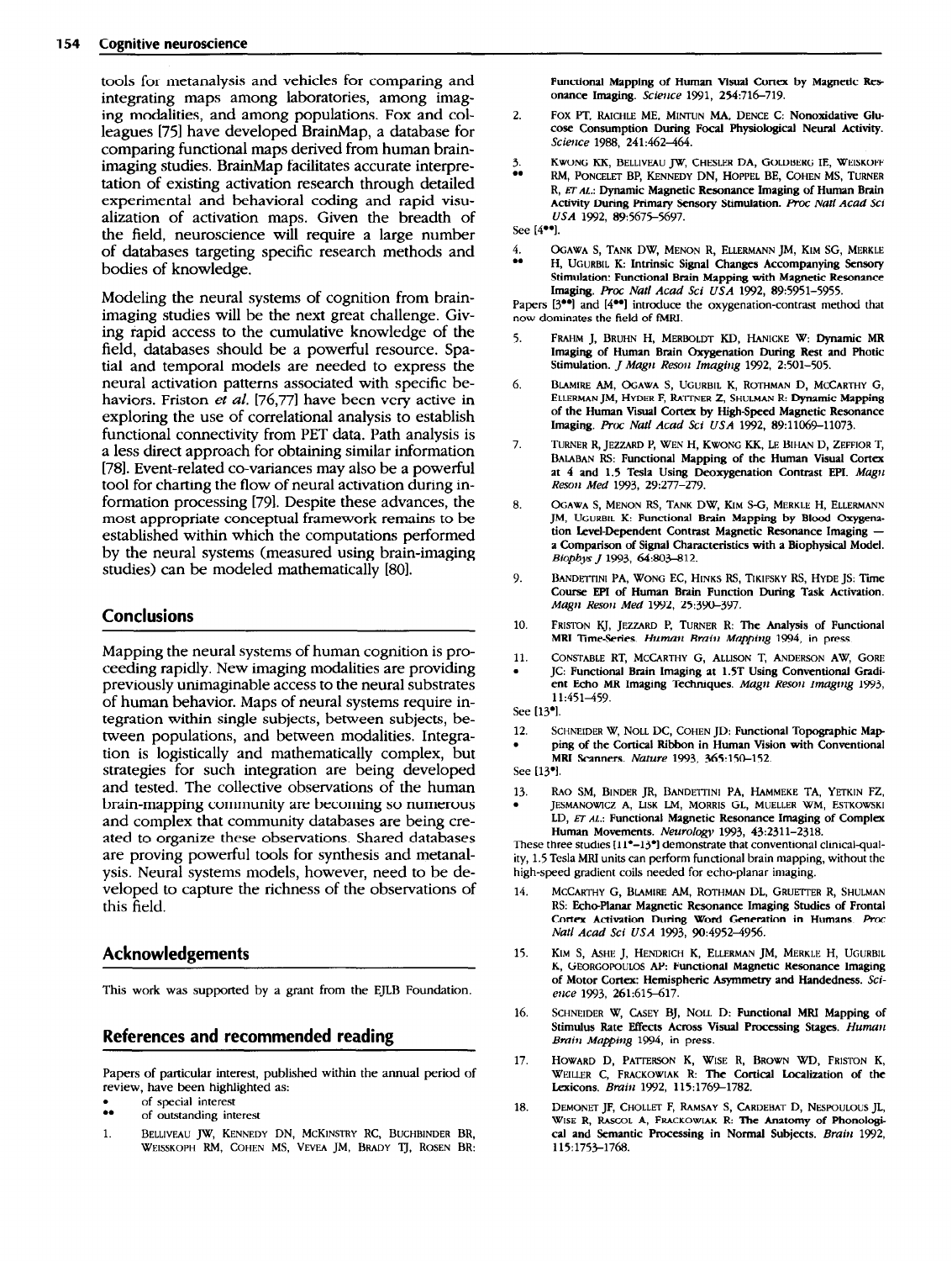- **19.**  PETRIDES M, ALIVISATOS B, EVANS AC, MEYER E: Dissociation of Human Mid-Dotsolatenl from Posterior Dorsolatetal Frontal Cortex in Memory Processing. Froc Nat1 *Acad Sci USA* **1993,**  90:873-877
- **20.**  CORBETTA M, MIEZIN FM, **SHULMAN** GL, PETERSEN SE: A PET Study of Visuospatial Attention. J **Neurosci 1993, 13:1202-1226.**
- **21. JONID=** J, SMITH EE, **KOEPPE RA, AWH E, MINOSHIMA S, MINTUN**  MA: Spatial Working Memory in Humans as Revealed by PET. *Nature* **1993, 363623-624.**
- **22. MAZOYER** BM, TZOURIO N, FRAK V, **SYROTA** A, **MURAYAMA N,**  LEVRIER O, SALAMON G, DEHAENE S, COHEN L, MEHLER J: The Cortical Representation of Speech. *J Cogri* Neurosci 1993, 51467-479.
- **23. KOSLYN SM, ALPERT NM, THOMPSON WI, MALJKOV V, WEISE SB, CHABRIS CF, HAMLTON SE, RAUCH SL, BUONANNO FS:** Visual Mental Imagery Activates Topographically Organized Visual Cortex -PET Investigations. *J Cogrr* Neurosci 1993, 5:263-287.
- **24. GRABBY** PM, FRITH CD, **FRISTON** KJ, **BENCH** *C,* **FRACKOWIAK** RSJ, **DOLAN** RJ: Functional Mapping of Brain Areas Implicated in Auditory Verbal Memory Function. *Eraiu* 1993, 116:1-20.
- **25. PETERSEN SE: The** Processing of Single Words Studied with Positron Emission Tomography. *Attrru Rev* Neurosci 1993, 15:509-530.
- **26.**  GRAFTON ST, WOODS RP, MAZZIOTTA JC: Within Arm Somatotopy in Human Motor Areas Determined by PET Imaging of Cerebral Blood Flow. Exp *Brain Res* 1993, 95:172-176.
- **27. PAULESU E, FRITH CD, FRACKOWIAK** RSJ: The Neural Correlates of the Verbal Component of Working Memory. Nature **1993, 362:342-345.**
- **28. KAPUT S, CRAIK FIM, TULVING E, WILSON AA, HOULE S, BROWN GM:** Neuroanatomical Correlates of Encoding in Episodic Memory: Levels of Processing Effect. Proc *Nat1 Acad Sci USA 1994,*  in press
- **29.**  TULVING E, KAPUR S, MARKOWITSCH HJ, CRAIK FIM, HABIB R, HOULE S: Neuroanatomical Correlates of Encoding in Episodic Memory: Auditory Sentence Recognition. Proc *Nat1 Acad Sci USA 1994,* in press.
- **30.**  TULVING E, KAPUR S, CRAIK FIM, MOSCOVITCH M, HUOLE S: Hemispheric Encoding/Retrieval Asymmetry in Episodic Memory: Positron Emission Tomogtaphy Findings. Proc *Nat1 Acad Sci USA 1994,* in press.
- **31.**  Fox PT, MINTUN MA, **REMAN** FM, **RAICHLE** ME: Enhanced Dctcction of Focal Brain Responses Using Intersubject Averaging and Change-Distribution Analysis of Subtracted PET Images. *J Cereb Blood Flow Metab 1988, 8:642-653.*
- **32. PARDO J, FOX PT: Preoperative** Assessment of the Cerebral Hemispheric Dominance for Language with CBF PET. *Human Brain Mappirtg 1993, 1~57-68.*
- **33. .**  WATSON JDG, **MYERS R, FRACKOWIAK RSJ, HAJNAL JV, WOODS RP,**  MAZZIOTTA JC, SHIPP S, ZEKI S: Area V5 of the Human Brain: Evidence From a Combined **Study** Using Positron Emission Tomography and Magnetic Resonance Imaging. Cerebr Cortex 1993, 3:7%94.

Watson and colleagues explore the variability of a functional area (V5) both in stereotactic coordinates and relative to sulcal anatomy. This paper is technically remarkable in several ways. Intrasubject image averaging **for single-subject** PET mapping is introduced. The association **of functional activations with sulcal patterns derived from** volume renderings of anatomical MRI is quite elegant.

34. **HILLYARD** SA: Electrical and Magnetic Brain Recordings: Contri butions to Cognitive Neuroscience. Curr Opin Neurobiol 1993, 3~217-224.

This is a short but excellent review of the contributions of ERPs and ERFs to cognitive neuroscience

- 35. **SCHERC M, EBER%XE JS:** Models of Brain Sources. **Brain** *Topogr*  **1993, 5:419-423.**
- 36. **GEVINS AS, LE J, BRICKETT P, REUTTER B, DESMOND J: Seeing** Through the Skull: Advanced EEGs use MIRs to Accurately Measure Cortical Activity from the Scalp. Brain Topogr 1991, 4:125-131.
- 37. MOSHER JC, SPENCER ME, LEAHY RM, LEWIS PS: Error Bounds for This is the first application of the 'MUSIC' algorithm to source localiza-<br> **EEG and MEG Dipole Source Localization**. *Electroencepbalogr* tion of ERFs. This Clin Neurophysiol 1993, 86:303-321. **and in the localization**.
- 3% PERRIN F, PERNIER J, BERTRAND O, ESCHALLIER JF: Spherical Splines for Scalp Potential and Current Density Mapping. *Electroencephalogr* C&r *Neuropbvsiol* **1989, 72:184-187.**
- **39. LAW** SK, **ROHRBAUG JW, ADAMS CM, ECKARDT** MJ: Improving Spatial and Temporal Resolution in Evoked ERG Responses Using Surface Laplacians. Electroencephalogr Clin Neurophysiol 1993, E&309-322.
- 40. **DALE AM, SERENO** MI: Improved Localization of Cortical Activity by Combining EEG and MEG with MRI Cortical Surface Recon-

struction: a Linear Approach. *J Cogn Neurosci* 1993, 5:162-176. These authors present a powerful mathematical framework for modelbased data synthesis using cross-methodological constraints. In their approach, the brain cortical surface is first extracted from MRI anatomical scans. This anatomical information, along with functional activity information gained from PET and/or fMRI, can be used to constrain the source localization calculations for **ERP** and **ERF** data. This type of approach holds great promise for the integration of brain-mapping modalities.

- 41. **NUNEZ** PL, SILBERSTEIN RI), CADUSCH PJ, **WIJESINGHE R: Compari**son of High-Resolution EEG Methods Having Different Theoretical Bases. *Brain Topogr* **1993, 5:361-364.**
- **42.** VAN DEN ELSEN PA, **VIERGEVER MA, VAN HUFFELEN AC, VAN DER MEIJ W, WIENEKE GH:** Accurate Matching of Electromagnetic Dipole Data with CT and MR Images. *Brain Topogr* 1991, 3:425-432.
- 43. TOWLE VL, BOLANOS J, SUAREZ D, TAN K, GRZESZCZUK R, LEVIN **.** DN, **CAKMUR R, FRANK SA, SPIRE** JP: The Spatial Location of EEG Electrodes: Locating the Best-Fitting Sphere Relative to Cortical Anatomy. *Ekctroerzcephalogr Clint Neuropbysiol 1993,* 86:1-6,.

Many source-localization algorithms for ERPs and ERFs assume a threeshell spherical model. This study **used** MR images from a set of subjects to determine that the average best-fit sphere had a radius of 79-87 nnn and a center on the floor of the third ventrical 5 mm anterior to the posterior commissure.

44. **ROTH BJ, BALISH M, GORBACH** A, SATO S: How Well Does a . Three-Sphere Model Predict Positions of Dipoles in a Realistically Shaped Head? *Electroencephalogr Clin Neurophysiol* 1993, 87:175-184.

This work analyzes the amount of error resulting from using a threeshell model of the head for dipole source localization rather than the true shape of the head.

- 45. LAW SK: Thickness and Resistivity Variation over the Upper Surface of the Human Skull. *Brain Topogr* 1993, 6:99-109.
- *46.* **WIERINGA** HJ, PETERS MJ, **LOPES DA SILVA** FH: The Estimation of a Realistic Localization of Dipole Iayers Within the Brain Based on Functional (EEG, MEG) and Structural (MRI) Data: a Preliminary Note. *Brain Topogr 1993, 5:327-330.*
- 47. MANGUN GR, HILLYARD SA, LUCK SJ: Electrocortical Substrates of . Visual Selective Attention. In *Atteutiou aud Paformauce, vol*  XIV. Edited by Meyer DE, Kornblum S. Cambridge, MA: MIT Press, 1993:219-243.

This is a good example of superposing ERP current source density (CSD) distributions onto an MRI, and a good review of visual selective attention. Mangun *et al.* apply CSD both to the visual ERP Pl wave **at 100 msec and the associated** Pl attentional effect.

- 48. **BAUMGARTNER C, DOPPELBAUER A, SUTHERLING WW, LINDINGER G,** LEVESQUE MF, AULL S, ZEITLHOFER J, DEECKE L: Somatotopy of Human Hand Somatosensory Cortex as Studied in Scalp EEG. Electroencepbalogr Clin Neurophysiol 1993, 88:271-279.
- 49. **BOTZEL K, PLENDL H, PAULUS W, SCHERG M:** Bereitschaftspotential: Is There a Contribution of the Supplementary Motor Area? *Electroencephalogr Clin Neurophysiol 1993, 89:187-196.*
- 50. **WIJERS AA, MULDER G, VAN Hook H, LANGE J, PETERS** MJ, **DUNAJSKI Z:** Topography and Source Analysis of Brain Activity Associated with Selective Spatial Attention and Memory Search. *Brahr Topogr 1993,* 5:383-388.
- 51. **HAMALAINEN M, HARI R, ILMONIEMI RJ, KNUUTILA J, LOUNASMAA** OV: Magnetoencephalography - Theory, Instrumentation, and Applications **to Noninvasive Studies of the Working Human Brain.** *Rev Mod Physics* 1993, 65:413-497.
- **52.** MOSHER JC, LEWIS PS, LEAHY RM: Multiple Dipole Modeling and Localization of Spatio-Temporal MEG Data. IEEE Traus Biomed *Eng 1992, 39:541-557.*

tion of ERFs. This work also has important implications for ERP source